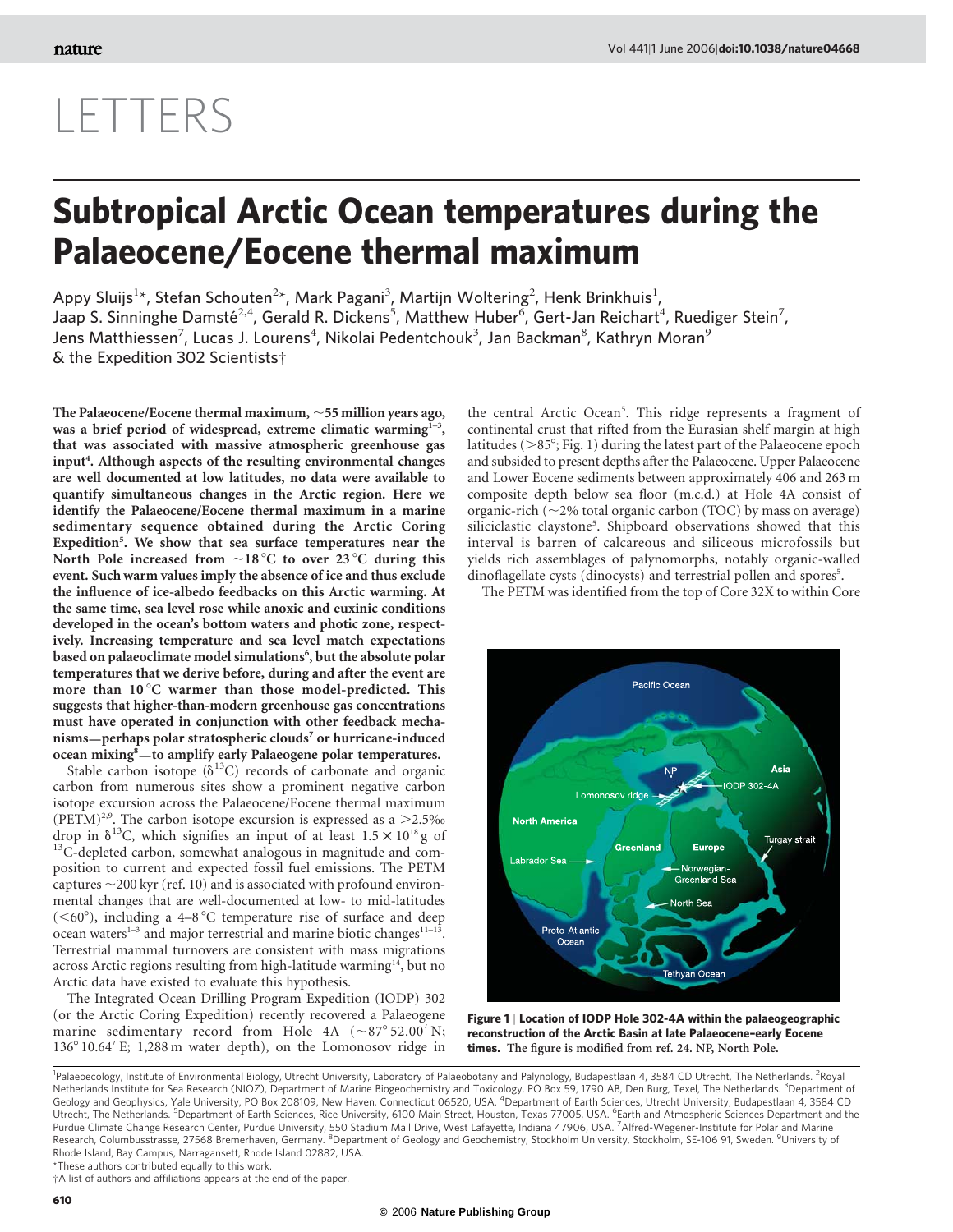$29X$  ( $\sim$ 387–378.5 m.c.d.) by the occurrence of the dinocyst species Apectodinium augustum, which is diagnostic of the PETM<sup>15</sup> (Fig. 2; Supplementary Fig. S–1a). The lower bound is somewhat problematic, though, because the upper 50 cm of Core 32X has been disturbed by drilling and various proxies suggests that the sediment from this interval represents a mixture of uppermost Palaeocene and PETM material<sup>16</sup>. Moreover, only 55 cm of section was recovered of the critical Core 31X, which has an uncertain stratigraphic position relative to Cores 30X and 32X (see error bars in Fig. 2 and Supplementary Information). Stable carbon isotopes of bulk organic carbon ( $\delta^{13}C_{\text{TOC}}$ ) show a prominent ~6‰ drop between the top of Core 32X (388 m.c.d.) and 31X ( $\sim$ 386 m.c.d.), apart from one value from the disturbed zone, followed by a gradual recovery through Cores 30X and 29X to  $\sim$ 378.5 m.c.d. (Fig. 2). The  $\delta^{13}C_{\text{TOC}}$  pattern is generally reproduced in the carbon isotope record of the  $C_{27}$  and  $C_{29}$ n-alkanes, which are biomarkers derived from the leaf waxes of terrestrial higher plants<sup>16</sup>. Despite the core gaps, the magnitude and shape of the  $\delta^{13}C_{\text{TOC}}$  excursion resembles other shallow marine PETM sections, such as Doel in Belgium<sup>17</sup>, confidently correlating this interval to the Palaeocene/Eocene boundary event.

Before the PETM, Apectodinium was a subtropical dinoflagellate restricted to low latitudes<sup>11,15</sup>. Thus, the sudden influx of Apectodinium spp. dinocysts across the PETM at Hole 4A (Fig. 2) suggests a substantial rise in Arctic sea surface temperature (SST) to subtropical or tropical levels. Angiosperm pollen becomes more abundant at the expense of spores and gymnosperm pollen (Fig. 2), suggesting an expanded growing season. The lack of calcareous microfossils prohibits the use of the common techniques for quantifying past SSTs. Instead, we employed the newly developed palaeothermometer  $TEX_{86}$ <sup>'</sup> (see Supplementary Information), which is based on the distribution of crenarchaeotal membrane lipids<sup>18</sup>. This distribution is independent of surface water parameters such as nutrient availability or salinity<sup>18,19</sup>, and shows a highly significant linear correlation with present-day mean annual SST in the range of 10 to  $28^{\circ}$ C (Supplementary Fig. S–2B). Because the export of crenarchaeotal lipids to the sea floor predominantly occurs during the season with

highest phytoplankton productivity, which in the Arctic Ocean is summer, our TEX<sub>86</sub>' record is probably skewed towards summer temperatures (see also Supplementary Information).

Arctic SSTs rose from  $\sim$  18 °C in the latest Palaeocene, to over 23 °C during the PETM, and subsequently decreased to  $\sim$  17 °C by the end of the event (Fig. 2). Background SSTs from the latest Palaeocene and early Eocene are generally consistent with the few other proxy data estimates from Arctic locations with late Cretaceous and early Palaeogene strata $20-22$ . The significantly lower terrestrial temperature estimates from Ellesmere Island at 73°N palaeolatitude<sup>23</sup> are derived from upper Lower Eocene strata and are similar to  $TEX_{86}$ -derived SSTs in the Arctic Ocean for that time period<sup>24</sup>; these estimates are thus not in disagreement with our data. Maximum SSTs coincide with minimum  $\delta^{13}$ C values during the PETM, while the cooling trend mirrors the recovery pattern in  $\delta^{13}$ C and a decrease of angiosperm pollen.

Several lines of evidence (Fig. 2) suggest that the location of Hole 4A was proximal to the coast and strongly influenced by fluvial inputs in the latest Palaeocene. For example, palynomorph assemblages from upper Palaeocene strata are dominated by terrestrial spores and pollen  $(\sim)90\%$ ). Those samples with sufficient dinocysts yield abundant Senegalinium spp. and Cerodinium spp. (Supplementary Fig. S–1), which probably come from dinoflagellates that tolerated low surfacewater salinities<sup>24</sup> and required nutrient-rich conditions<sup>25</sup>. Sediments from this interval also contain abundant amorphous organic matter, presumably of terrestrial origin. Moreover, values of the Branched and Isoprenoid Tetraether (BIT) index—a measure for the amount of river-derived terrestrial organic matter relative to marine organic matter<sup>26</sup>—are relatively high.

In contrast to uppermost Palaeocene sediments, palynomorph assemblages from the PETM interval are characterized by abundant dinocysts (60%) and substantially lower BIT indices (Fig. 2), indicating a relative decrease of riverine-derived organic carbon. Also, the increase in the Rock Eval hydrogen index suggests a relative increase in aquatic versus terrestrial organic matter (Supplementary Fig. S–3A). We attribute the enhanced influence of marine conditions during the





PeeDee Belemnite standard. Low-salinity-tolerant dinocysts comprise Senegalinium spp., Cerodinium spp., and Polysphaeridium spp., while Membranosphaera spp., Spiniferites ramosus complex, and Areoligera-Glaphyrocysta cpx. represent the typical normal marine species<sup>25</sup> (Supplementary Fig. S–1). Arrows and A. aug indicate the first and last occurrences of dinocyst Apectodinium augustum.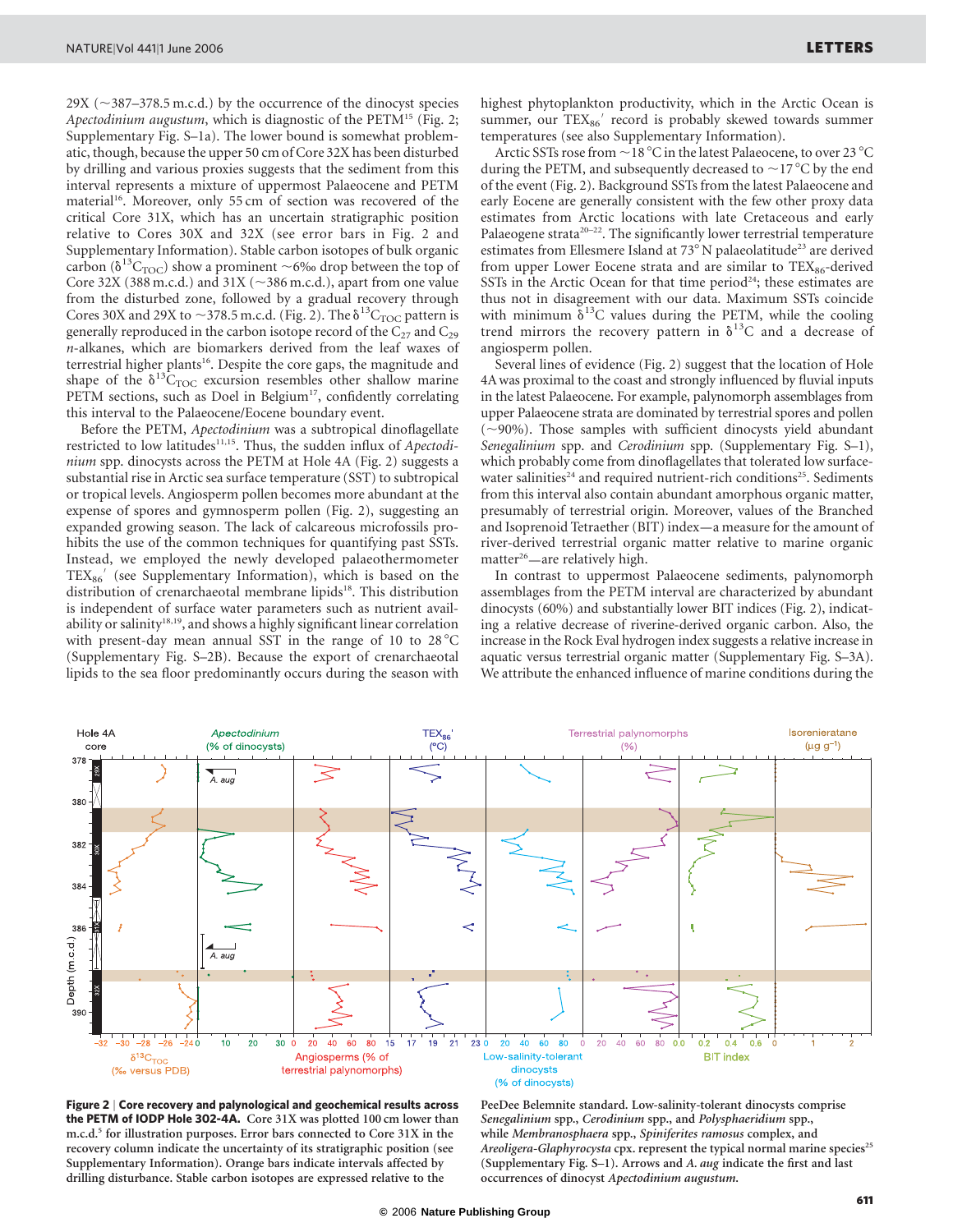PETM to a sea level rise, an interpretation consistent with evidence from other neritic locations<sup>27</sup>. The gradual return to more terrestrial influence later in the event probably results from subsequent regression. Despite the transgression, low-salinity-tolerant dinocysts remain dominant (Fig. 2), showing that brackish surface waters persisted during the PETM. If the earliest Palaeogene greenhouse world was continental-ice-free, a mechanism for the sea-level rise may comprise the  $\sim$ 5 m thermal expansion of sea water expected from a  $5-8$  °C (refs 2, 3) increase in deep ocean temperatures.

The occurrence of laminated sediments from the onset of the PETM (although hardly visible in Core 31X due to its disturbed state) up to 382.5 m.c.d., and the absence of benthic foraminiferal linings (Supplementary Fig. S–3A) suggest that bottom waters became anoxic during the PETM. Within the laminated interval, derivatives of the characteristic pigment isorenieratene are recorded in concentrations of up to  $2 \mu g g^{-1}$  sediment; they are below the detection limit outside this interval (Fig. 2; Supplementary Fig. S–3). These compounds are derived from the brown strain of photosynthetic green sulphur bacteria, which requires euxinic (anoxic and sulphidic) conditions to thrive<sup>28</sup>. Accordingly, at the PETM photic zone euxinia developed at the drill site coincident with bottom water anoxia, which gradually disappeared during the recovery of SST and  $\delta^{13}$ C excursion (Fig. 2).

We can exclude selective preservation as a mechanism to explain the marked changes in organic biomarkers and palynomorph assemblages that occur in coincidence with water column anoxia. First, the preservation of organic matter is also excellent outside the laminated interval  $(>2\%$  TOC on average; Supplementary Fig. S-3A) and second, most of our proxies compare the relative abundance of structurally similar organic compounds that are equally susceptible to oxidation (see Supplementary Information).

The euxinic conditions were potentially caused by several factors. For example, increased freshwater input, greater nutrient load and warmer temperatures would all conspire to reduce dissolved  $O_2$  in the water column. However, given the shallow water depth of the site, an important factor was probably intense stratification due to the influence of a brackish surface-water lid. Although several mechanisms could drive such stratification, given that low-salinity-tolerant dinocysts remain dominant despite the more distal position of the site, and given the data presented in a companion paper<sup>16</sup>, the simplest explanation is that decreased mixing resulted from increased SSTs and enhanced fluvial runoff, with the latter also supplying extra nutrients to increase production and saturate photic zone respiration. The termination of euxinic conditions coincides with increasing surface salinities<sup>16</sup> (Fig. 2) and cooling, suggesting an increase of mixing with more-saline deeper waters.

Even if we assume that our  $TEX_{86}$  temperatures represent summer values (see Supplementary Information), palaeoclimate models simulating the early Palaeogene world with 2,000 p.p.m.v. of  $CO<sub>2</sub>$  in the atmosphere<sup>6</sup> underestimate Arctic Ocean summer SSTs by at least 15 °C for the PETM and 10 °C for the surrounding late Palaeocene and early Eocene. This discrepancy may be even larger because the initial part of the PETM, and potentially also the strata formed under maximum temperatures, were possibly not recovered (Fig. 2). On the other hand, the magnitude of the carbon isotope excursion is comparable to previous studies and peak PETM temperatures lagged the onset of the carbon isotope excursion by  $\sim$ 40 kyr (ref. 1), indicating that optimum Arctic SSTs are probably covered in our record.

The models consistently predict pole-to-Equator temperature gradients of  $\sim$ 30 °C (ref. 29). Such gradients represent significant overestimates because they would imply unrealistically warm tropical SSTs considering our polar temperatures. The high polar temperatures and reduced pole-to-Equator temperature gradients cannot be explained by invoking even greater greenhouse gas concentrations because this would elevate tropical SSTs, which in existing model predictions already match or exceed those determined from proxy

records at low-latitude locations<sup>6</sup>. Also, ocean heat transport is unlikely to be the cause because this requires a threefold increase, which cannot be simulated in the current generation of fully coupled ocean-atmosphere climate models<sup>29</sup>. Similarly, atmospheric general circulation models do not support strong enough positive feedbacks in atmospheric heat transport<sup>30</sup>. Consequently, we surmise that physical processes that are not yet incorporated in the models operated in conjunction with high greenhouse gas concentrations to enhance polar warmth and reduce the pole-to-Equator temperature gradient during the early Palaeogene. These processes could include high-latitude warming and tropical cooling through the enhancement of polar stratospheric clouds<sup>7</sup>, and hurricane-induced ocean mixing<sup>8</sup>, respectively.

With latest Palaeocene SSTs of  $18\,^{\circ}\text{C}$  it is not likely that ice was present in the Arctic. This implies that the PETM at Hole 4A allows us to examine the Arctic environment and the nature of polar amplification during a time of massive greenhouse gas emissions and extreme global warming in the absence of ice-albedo feedbacks. Interestingly, polar amplification of temperature rise at the PETM appears to have been minor (Fig. 2; refs  $1-3$ ), suggesting that the strengthening of the mechanism that caused above early Palaeogene polar temperature amplification was small at the PETM. Our extremely warm polar temperatures indicate that, despite much recent progress, feedbacks responsible for early Palaeogene mid- to high-latitude warmth remain poorly understood and are not implemented in existing climate models.

## METHODS

Palynology. Sediments were oven-dried at 60 °C. To  $\sim$  2 g of sediment, a known amount of Lycopodium spores were added, after which the sample was treated with 30% HCl and twice with 30% HF for carbonate and silicate removal, respectively. After sieving over a 15-µm nylon mesh sieve, residues were analysed at 500  $\times$  magnification until a minimum of 200 dinocysts had been recorded per sample. Absolute quantitative numbers were calculated using the relative number of Lycopodium.

Organic geochemistry. Powdered and freeze-dried sediments were analysed for %TOC and  $\delta^{13}C_{\text{TOC}}$  with a Fison NA 1500 CNS analyser, connected to a Finnigan Delta Plus mass spectrometer. Analytical precision and accuracy were determined by replicate analyses and by comparison with international and in-house standards, and were better than 0.1% and 0.1‰ for %TOC and  $\delta^{13}C_{\text{TOC}}$ , respectively.

Powdered and freeze-dried sediments (1–3 g dry mass) were extracted with dichloromethane (DCM)/methanol (2:1) by using the Dionex accelerated solvent extraction technique. The extracts were separated by  $Al_2O_3$  column chromatography using hexane/DCM (9:1) and DCM/methanol (1:1) to yield the apolar and polar fractions, respectively. The apolar fractions were analysed for isorenieratene derivatives by gas chromatography and gas chromatography/mass spectrometry, while the polar fractions were analysed for tetraether lipids and used to calculate  $TEX_{86}$ ' (see Supplementary Information; reproducibility was within  $\sim$ 1 °C) and BIT (see ref. 26 for method description) indices.

## Received 7 July 2005; accepted 21 February 2006.

- 1. Zachos, J. C. et al. A transient rise in tropical sea surface temperature during the Paleocene-Eocene thermal maximum. Science 302, 1151-1154 (2003).
- 2. Kennett, J. P. & Stott, L. D. Abrupt deep-sea warming, palaeoceanographic changes and benthic extinctions at the end of the Palaeocene. Nature 353, 225–-229 (1991).
- 3. Tripati, A. & Elderfield, H. Deep-sea temperature and circulation changes at the Paleocene-Eocene thermal maximum. Science 308, 1894-1898 (2005).
- 4. Dickens, G. R., O'Neil, J. R., Rea, D. K. & Owen, R. M. Dissociation of oceanic methane hydrate as a cause of the carbon isotope excursion at the end of the Paleocene. Paleoceanography 10, 965-971 (1995).
- 5. Backman, J., Moran, K., McInroy, D. B., Mayer, L. A. & the Expedition 302 Scientists. Arctic Coring Expedition (ACEX). Proc. ODP 302 I/doi:10.2204/ iodp.proc.302.2006 (Integrated Ocean Drilling Program Management International, College Station, Texas, 2006).
- 6. Shellito, C. J., Sloan, L. C. & Huber, M. Climate model sensitivity to atmospheric  $CO<sub>2</sub>$  levels in the Early-Middle Paleogene. Palaeogeogr. Palaeoclimatol. Palaeoecol. 193, 113–-123 (2003).
- 7. Sloan, L. C. & Pollard, D. Polar stratospheric clouds: A high latitude warming mechanism in an ancient greenhouse world. Geophys. Res. Lett. 25, 3517-3520 (1998).